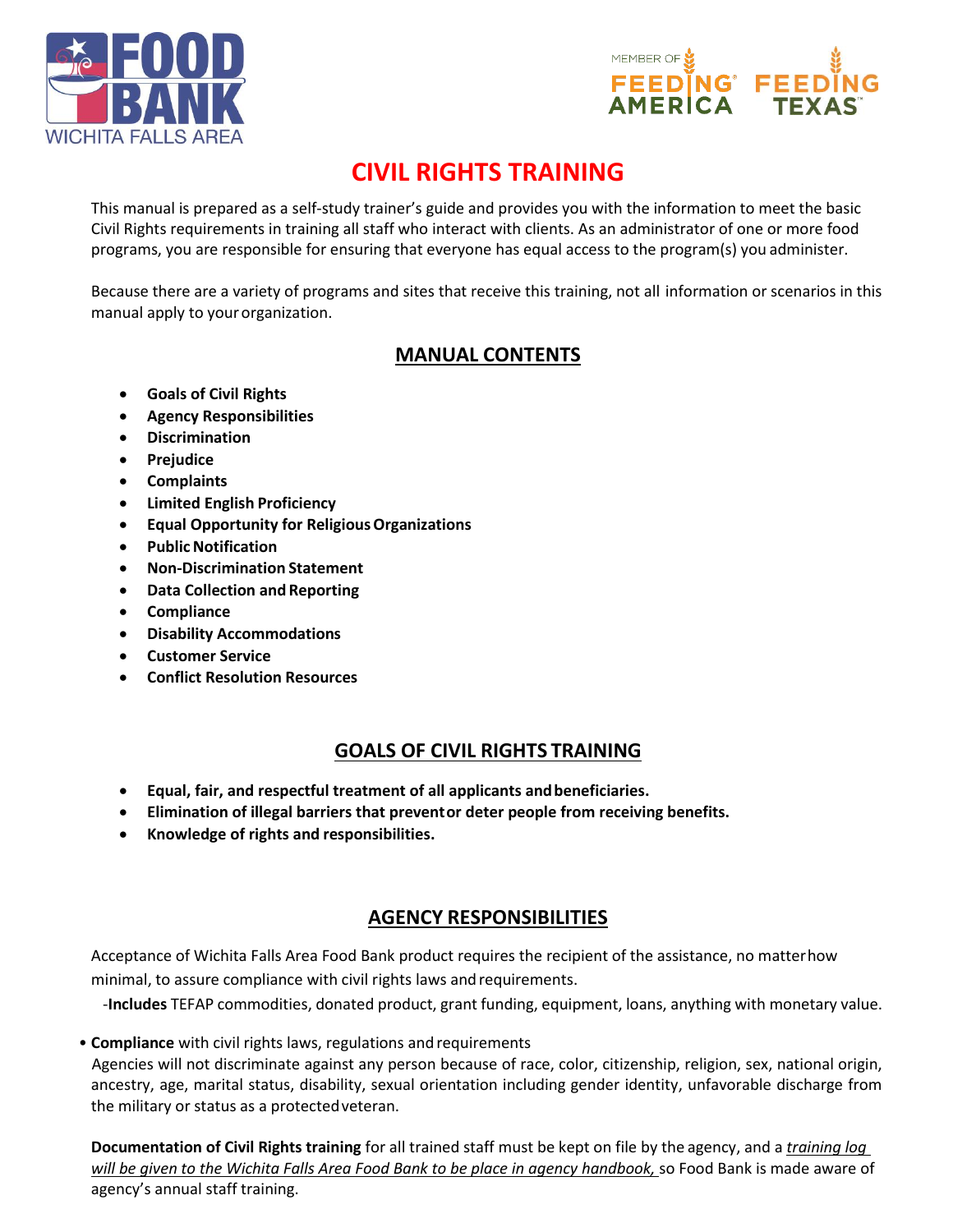



#### • **Mandatory Annual Training**

Training is required of all staff and volunteers on an *annual*basis.

- **Public notification •Data collection reporting**
- **Compliance reviews •Compliant processing**
- -
- **Accommodating persons with disabilities •Resolving conflicts**
- **Customer Service**

### **Scenario #1 (For TEFAP Sites Only)**

A pantry that receives Federal financial assistance is located on the  $2<sup>nd</sup>$  floor of a building and is not accessible to people with wheelchairs. What are some ways to ensure that all people have equal opportunity to benefit from the food pantry?

#### **Scenario #1 Answer**

Attempts should be made to improve access to your facility (examples: install an elevator or move the pantry to the  $1<sup>st</sup>$  floor). If this is not possible, services can be provided in another manner such as bringing a variety of food items downstairs for the person to choose from or providing home delivery.

## **DISCRIMINATION**

Discrimination: "act of distinguishing one person or group of persons from others, either intentionally, by neglect, or by the effect of actions or lack of actions based on the protectedclasses." Unlawful discrimination can be intentional or unintentional.

#### **Protected Classes:**

•Race •Age •National Origin •Color •Sex •Disability

#### **Types of Discrimination**

**Disparate Impact** – an unintentional decision; refers to policies, practices, rules, or other systems that appear to be neutral, but result in a disproportionate impact on protectedgroups.

**Disparate Treatment** – is an intentional decision to treat people differently based on their race or other protected characteristics.

**Reprisal/Retaliation** – Negative treatment due to prior civil rights activity by an individual or his/her family or known associates or for cooperating with aninvestigation.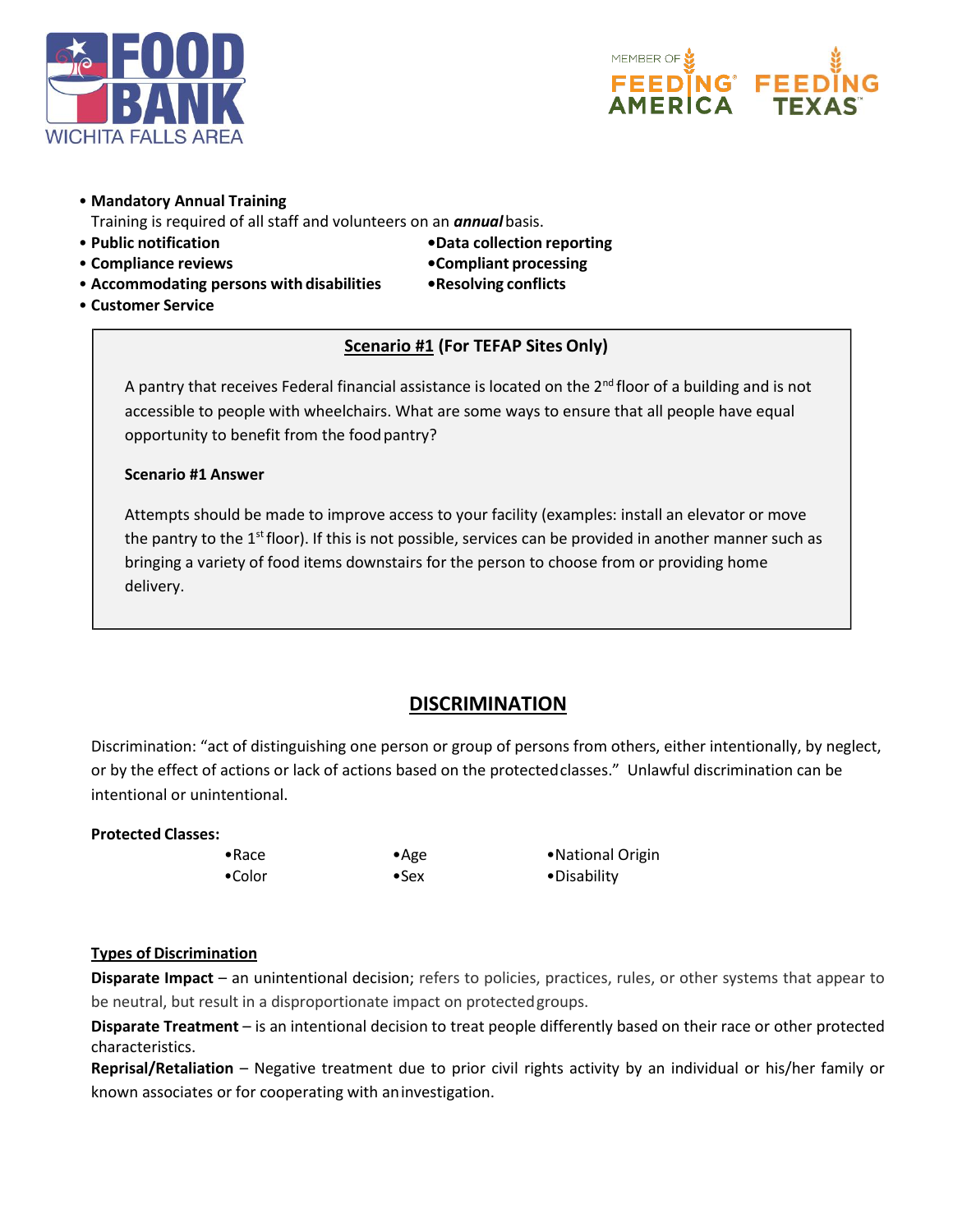



# **PREJUDICE**

Prejudice: "A preconceived opinion about someone or something, usually unfavorable."

#### **USDA prohibits discrimination in all programs and activities on the basisof:**

- 
- 
- 
- 
- •Political Beliefs
- 
- 
- 
- 
- •Race/Color •Sex •Sex •Sex Family/Marital/Parental Status
- •Religion •Political Beliefs •SexualOrientation
- •Age eprisal/Retaliation Genetic Information Construction Construction
- •Income •National Origin •Mental/Physical Disability

# **COMPLAINTS**

Be aware of the basis for which complaints may be filed: race, color, national origin, age, sex, and disability, family/marital status, religion, sexual orientation, genetic information, and political beliefs. Despite providing excellent customer service, occasionally there will be a customer who believes their Civil Rights have been violated. A Civil Rights complaint is an oral or written allegation of discrimination that a program is being administered or operated in a manner that results in disparate treatment or services are provided differently to person or groups of persons in a protected class. All CEs must report claims of discrimination to TDA F&N. A person alleging discrimination has the right to file their complaint within 180 days of the alleged action.

- **Never** discourage groups or individuals from filing complaints or from voicing allegations of discrimination
- Know where to file a complaint and make sure your clients know where to file as well USDA "And Justice for All" poster & nondiscrimination statement.

#### **Discrimination or Civil Rights Complaints:** Wichita Falls Area Food Bank Attn: Administrative Director P.O. Box 623 Wichita Falls, TX 76307 940-766-2322

### **TEFAP ONLY**

To file a complaint alleging discrimination, complete the USDA Program Discrimination Complaint Form, AD‐3027, found online at http://www.ascr.usda.gov/complaint filing cust.html or at any USDA office or write a letter addressed to USDA and provide in the letter all of the information requested in the form. To request a copy of the complaint form, call **(866) 632‐9992**. Submit your completed form orletter to USDA by:

**Mail:** U.S. Department of Agriculture Office of the Assistant Secretary for Civil Rights 1400 Independence Avenue, SW Washington, D.C. 20250‐9410 **Fax:** (202)690‐7442; or **Email:** [Program.intake@usda.gov](mailto:Program.intake@usda.gov)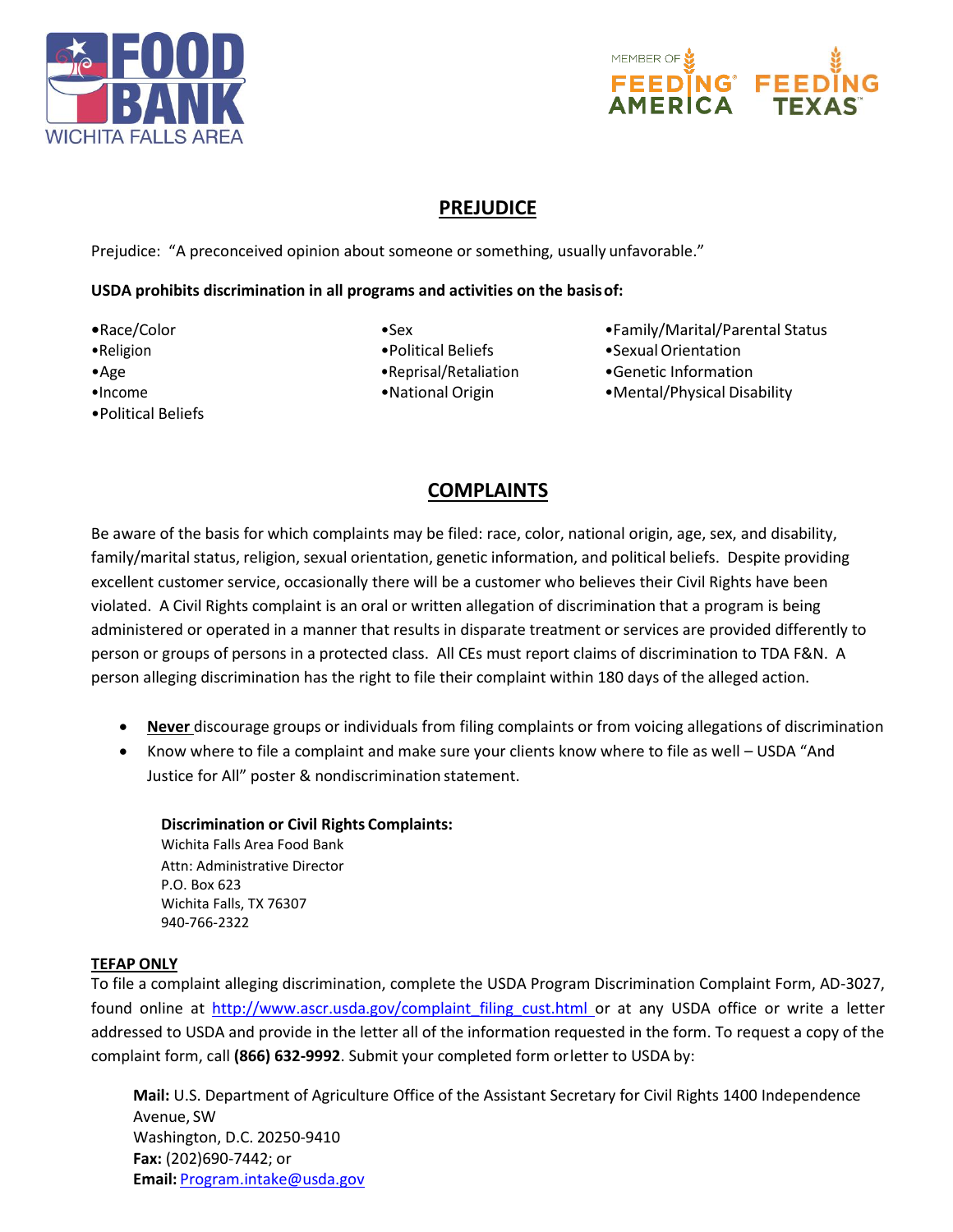



#### **Program Complaints**

- Usually customer service related
- Received by food pantry staff or WFAFB staff

#### **Scenario #2**

A person comes to your food pantry and says that the pantry at the church down thestreet refused to give her food because she is not a church member. Is this a civil rightsviolation?

#### **Scenario #2 Answer**

This is not a Civil Rights violations, however all agencies in the Wichita Falls Area Food Bank network are required to be open to the public.

Please call **Wichita Falls Area Bank and they will discuss the situation with the pantry to ensure that all are served.**

# **LIMITED ENGLISH PROFICIENCY (LEP)**

People with limited English proficiency (LEP) need to be served in otherlanguages.

#### **Interpreters:**

- Volunteers may be used, but make sure they understand interpreter ethics particularly **confidentiality!**
- Children should not be used as interpreters.
- See [www.lep.gov f](http://www.lep.gov/)or resources & information.

### **Scenario #3**

A pantry manager designates Thursdays as "Asian Day" to make sure there are Chinese and Korean interpreters present on site. The pantry manager also thinks consumers would bemore comfortable in a setting where other people speak their language. Is this an example of a civil rights violation?

#### **Scenario #3 Answer**

Even though the manager had good intentions, Thursdays designated as "Asian Days" could be seen as trying to segregate Asian people. The pantry can advertise times it has interpreters, so people can decide to come during those times. The pantry, however cannot require people of a racial/ethnic group or nationality to only come at a certain time because that would be discrimination. Interpretation needs to be provided whenever anyone who needs the service comes to your organization.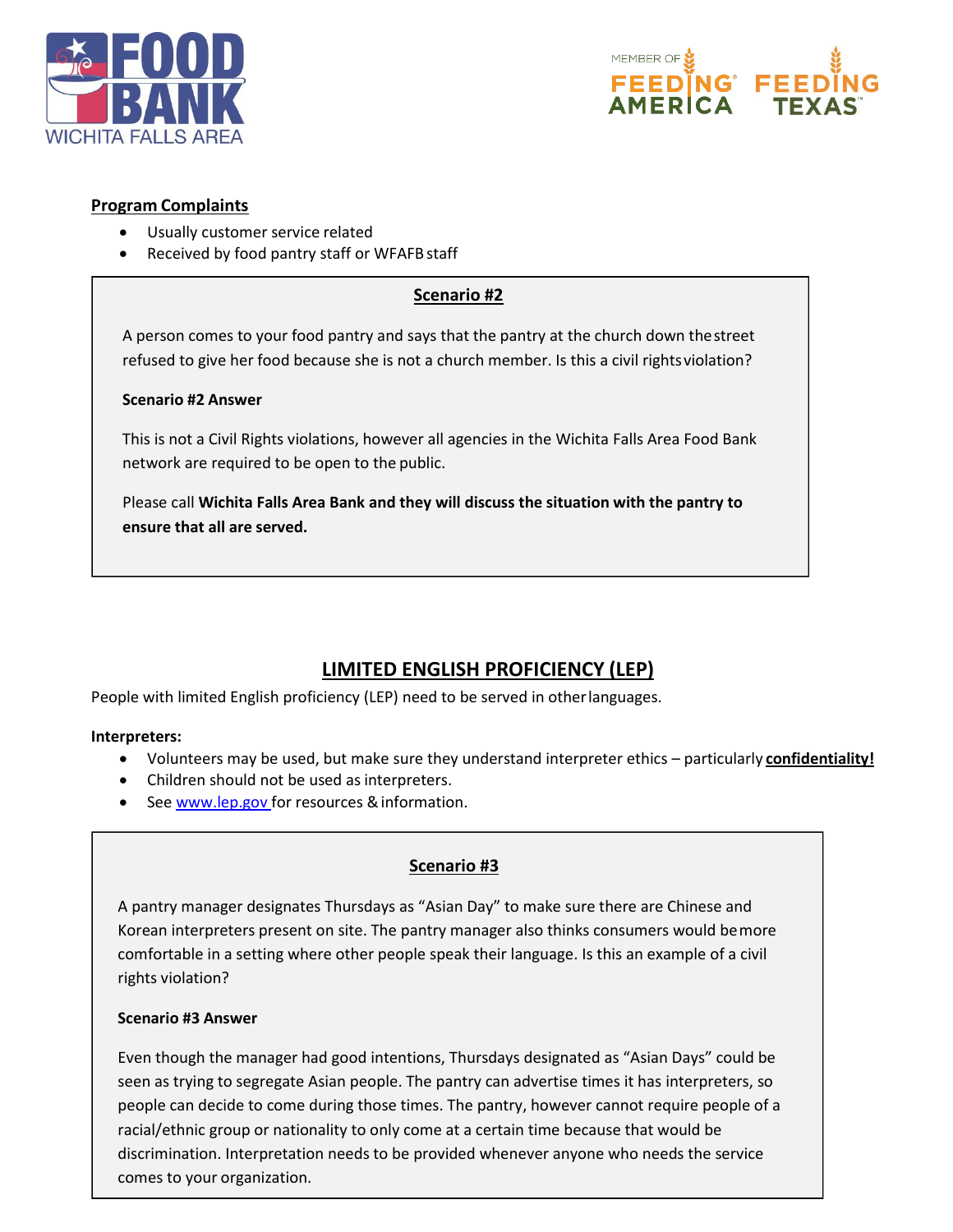



# **EQUAL OPPORTUNITY FOR RELIGIOUSORGANIZATIONS**

- No agency that receives product from Wichita Falls Area Food Bank or administers a government program (TEFAP, CSFP, CACFP, or SFSP) can discriminate against a client or potential client on the basis of religion or religious beliefs.
- Faith based sites can use space in their facilities without removing religious art orsymbols.
- **Religious Proselytization**: "to convert or attempt to convert a person to a religion, belief, faith and/or cause."
	- $\circ$  Cannot put religious flyers in boxes however they can lay them on a table with any other information so that a client can decide to pick it up if they would like to
	- o Faith‐based groups retain their independence to carry out their mission as long as the agency *does not require* clients to attend any class or service to receive food. **However, faith‐based groups may offer prayer only at the client's request**

#### **Scenario #4**

An organization wants to include religious literature with food packages that contain USDA commodity food. Is this allowed?

#### **Scenario #4 Answer**

Proselytizing is not allowed.

# **Public Notification - TEFAP (Commodities) Only**

- Inform clients or potential clients of program availability, program rights and responsibilities, and the procedures for filing a complaint. If it is a Federal program complaint please refer them to the information on the "And Justice for All" poster.
- Outreach/Communication (All outreach materials/communication must have the discrimination language on thematerial)
- People need to know about TEFAP and know their rights.
- Display the "And Justice for All" poster.
- Include the required nondiscrimination statement on all appropriate publications, websites, posters and informational materials.
	- o Convey the message of equal opportunity in all photos and other graphics thatare used to provide program or program‐related information.
- Use special formats to reach disabled.
- Use other languages to reach people with limited Englishproficiency.
- Be creative! TV, radio, posters, flyers, supermarket bulletin boards, local clubs, community organizations, advocacy groups, libraries, schools, special events, fairs, mailings, internet, web site links.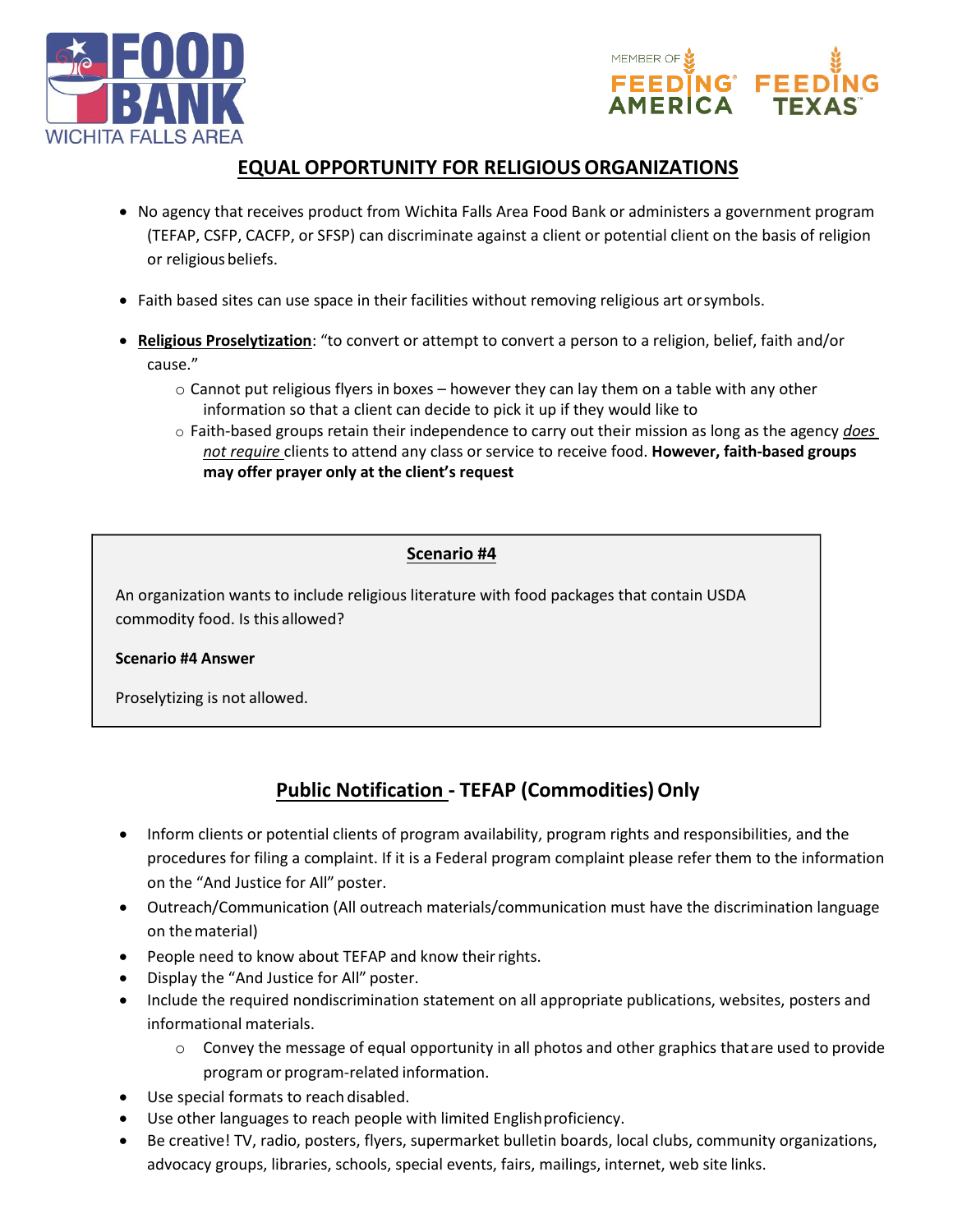



# **Non‐Discrimination Statement**

### **Long Version**:

"In accordance with Federal civil rights law and U.S. Department of Agriculture (USDA) civil rights regulations and policies, this institution is prohibited from discriminating on the basis of race, color, national origin, sex, religious creed, disability, age, political beliefs, or reprisal or retaliation for prior civil rights activities."

To file a complaint alleging discrimination, complete the USDA Program Discrimination Complaint Form, AD‐3027, found online at http://www.ascr.usda.gov/complaint filing cust.html or at any USDA office or write a letter addressed to USDA and provide in the letter all of the information requested in the form. To request a copy of the complaint form, call **(866) 632‐9992**. Submit your completed form orletter to USDA by:

**Mail:** U.S. Department of Agriculture Office of the Assistant Secretary for Civil Rights 1400 Independence Avenue, SW Washington, D.C.20250‐9410 **Fax:** (202)690‐7442;or **Email:** [Program.inta](mailto:Program.intake@usda.gov)[ke@usda.gov](mailto:ke@usda.gov)

### **Short Version:**

"This institution is an equal opportunityprovider."

- May be used on printed material where the longer statement does notfit.
- Should not be used where information on rights is provided.
- Must be in font size no smaller than font size used in rest ofpublication.
- On websites, the USDA Non-Discrimination Statement is required to appear on the page that mentions TEFAP or USDA food programs.

### **Scenario #5**

An agency prints an informational brochure about TEFAP in another language. Since the nondiscrimination statement is very technical and the population is not well educated, it is felt there is no need to include it. And, it would also take up too much space. Is this decision correct? Why or why not?

#### **Scenario #5 Answer**

**No.** The nondiscrimination statement needs to be translated and put on the brochure. The shorter statement could be used if it is in a font size the same as the rest of the print in the brochure. If the brochure contains information on rights and responsibilities, the longer statement should be used.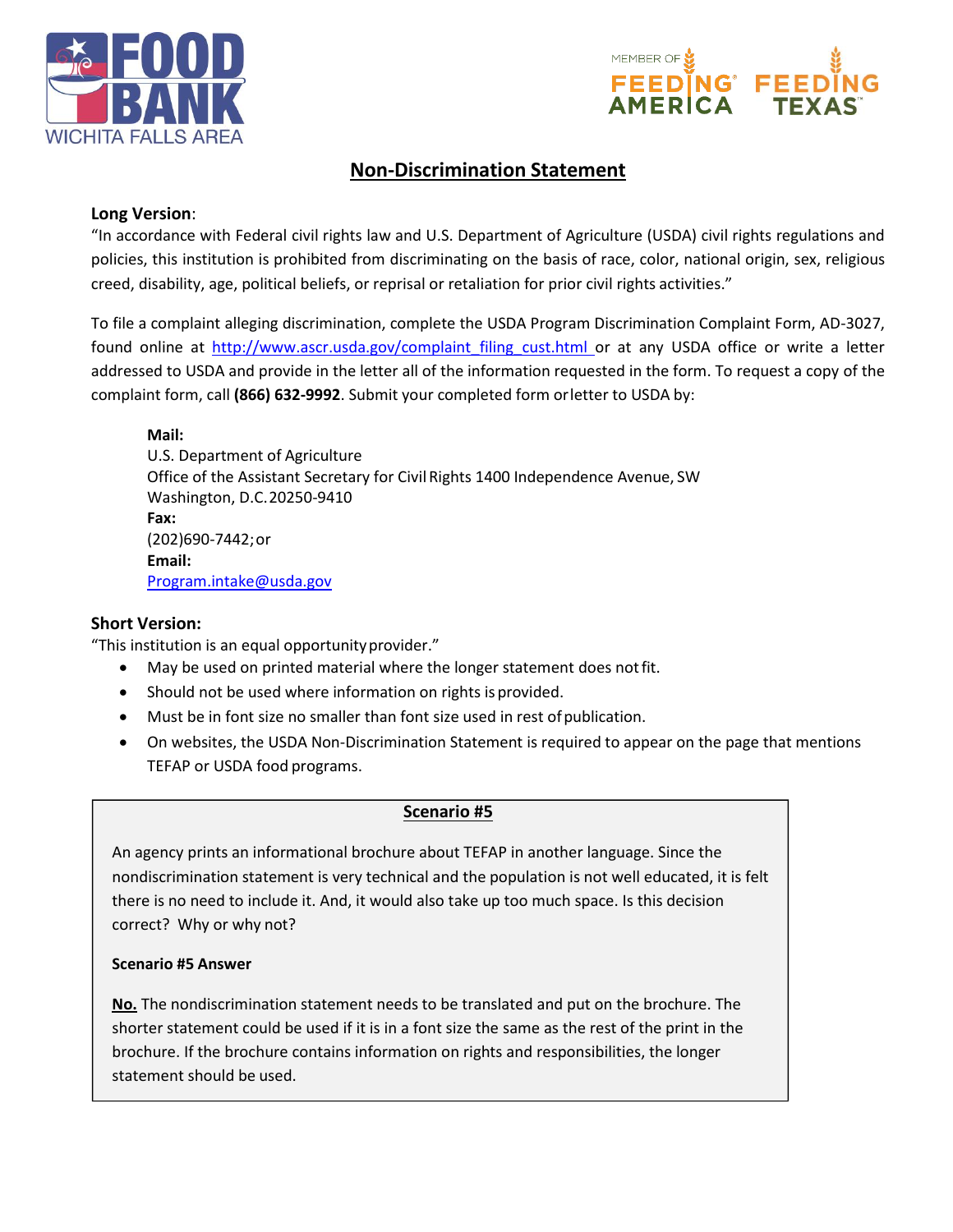



# **Data Collection & Reporting**

- Intake Form
	- o Self-Declaration Statement (no income verification for sites that distribute USDA only)
	- o Cannot ask for SS cards or Driver's License numbers (D.L. # for sites that distribute USDAonly No agency can ask for SS cards)
	- $\circ$  Verification of address can only be done by requested up to 2 utility bills (for sites that distribute USDAonly)
	- o Take client's word.
- Reporting
	- o WFAFB gathers statistic data monthly and turns it in regularly to the state offices as needed.

### **Scenario #6**

The leader of a charitable organization that makes large donations to the operations of a food pantry, requests a list of all Hispanic participants so that they can be given special holiday baskets. Does this pose any civil rights problems and how should you respond to thisrequest?

### **Scenario # 6 Answer**

This poses a number of problems. First, it would violate the confidentiality provisions of data collection. Data on ethnicity and race must be kept confidential and should not be made available on an individual basis.

## **Compliance Reviews**

- Federal/State reviews the food bank annually
- Food Bank conducts compliance reviews with agencies prior to membership, annually and as needed.
	- o Check for non‐discrimination and ensure civil rights requirements being followed.
	- o Verify food safety and methods.

### **Resolution of Non-Compliance**

Corrective Actions:

- Cease inappropriate actions
- Institute appropriate procedures

### **FAILURE/REFUSAL CAN RESULT IN LOSS OF FEDERAL ASSISTANCE or MEMBERSHIP FROM WICHITA FALLS AREA FOOD BANK!**